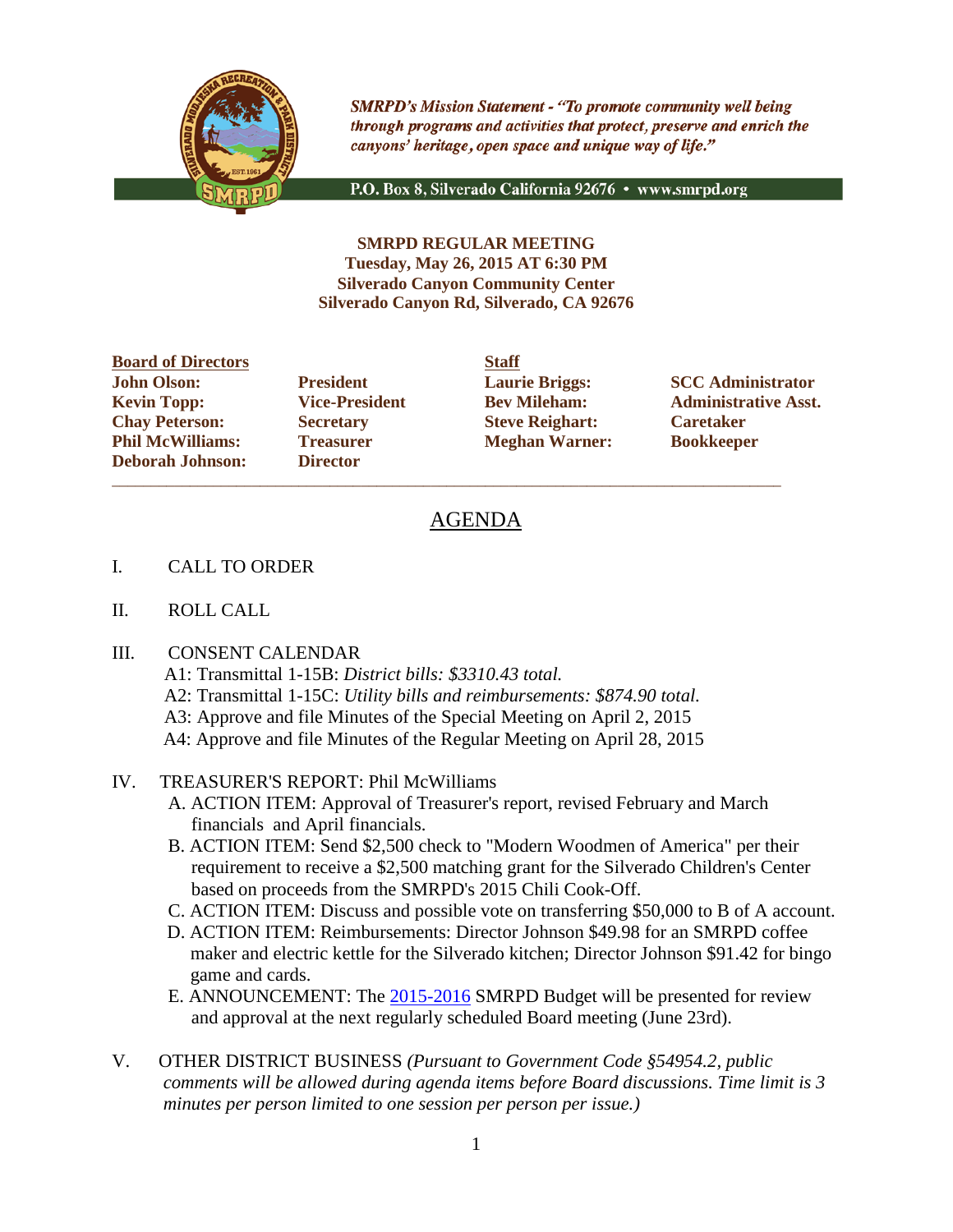A. ACTION ITEM: Discussion and possible vote on Baker Canyon acquisition.

## VI. FACILITIES COMMITTEE: Phil McWilliams

- A. ACTION ITEM: Report on progress towards gazebo construction, stove installation, shed purchase and repair list. Approve other items and expenses.
- B. ACTION ITEM: Report, discussion and other action on needed repairs and maintenance.

#### VII. RECREATION COMMITTEE: Kevin Topp

- A. Report on recreation program: current programs and activities, instructor fee collections, facility rentals. This will include reports on the Summer Concert, facilities bookings and recreation program income.
- B. ACTION ITEM: Definition of public event for facilities rental & possible modification to facilities contract.
- C. ACTION ITEM: Vote on approving funds for Aging Well senior lunch program one day a week.
- D. ACTION ITEM: Discuss and approve items related to Harrah's Casino trip on June 28th.
- E. ACTION ITEM: Possible new recreation programs.

# VIII. FUNDRAISING COMMITTEE: Chay Peterson

A. ACTION ITEM: Report and action as needed on the Chili Cook Off.

- IX. SILVERADO CHILDREN'S CENTER OVERSIGHT COMMITTEE: Kevin Topp
	- A. Report from Oversight Committee & SCC: current enrollment, summer enrollment, staffing, upcoming events, etc.
	- B. ACTION ITEM: Issues related to current or summer programs.
	- C. ACTION ITEM: Approve contract with Inside the Outdoors for Travelling Scientist program with preschoolers and school age children during summer.
	- D. ACTION ITEM: Sign Designation of Facility Responsibility for licensing form.
- X. PUBLIC COMMENTS on non-agendized items. This is to enable Public input to the Board on any Park District relevant subject and is a forum for reasonable courteous discussion of SMRPD-related issues and events. The Chair has the responsibility to determine the length of discussion. Time limit is 3 minutes per person limited to one session per person per issue.

#### XI. BOARD COMMENTS

Pursuant to Government Code §54954.2 members of the Board of Directors may ask questions for clarification, make brief announcements, make brief reports on their activities. The Board or a Board member may provide a reference to other resources for factual information, request reports back at a subsequent meeting concerning any matter, or direct that a matter of business be placed on a future Agenda.

XII. CLOSED SESSION PURSUANT TO GOVERNMENT CODE SECTION 54957- Public